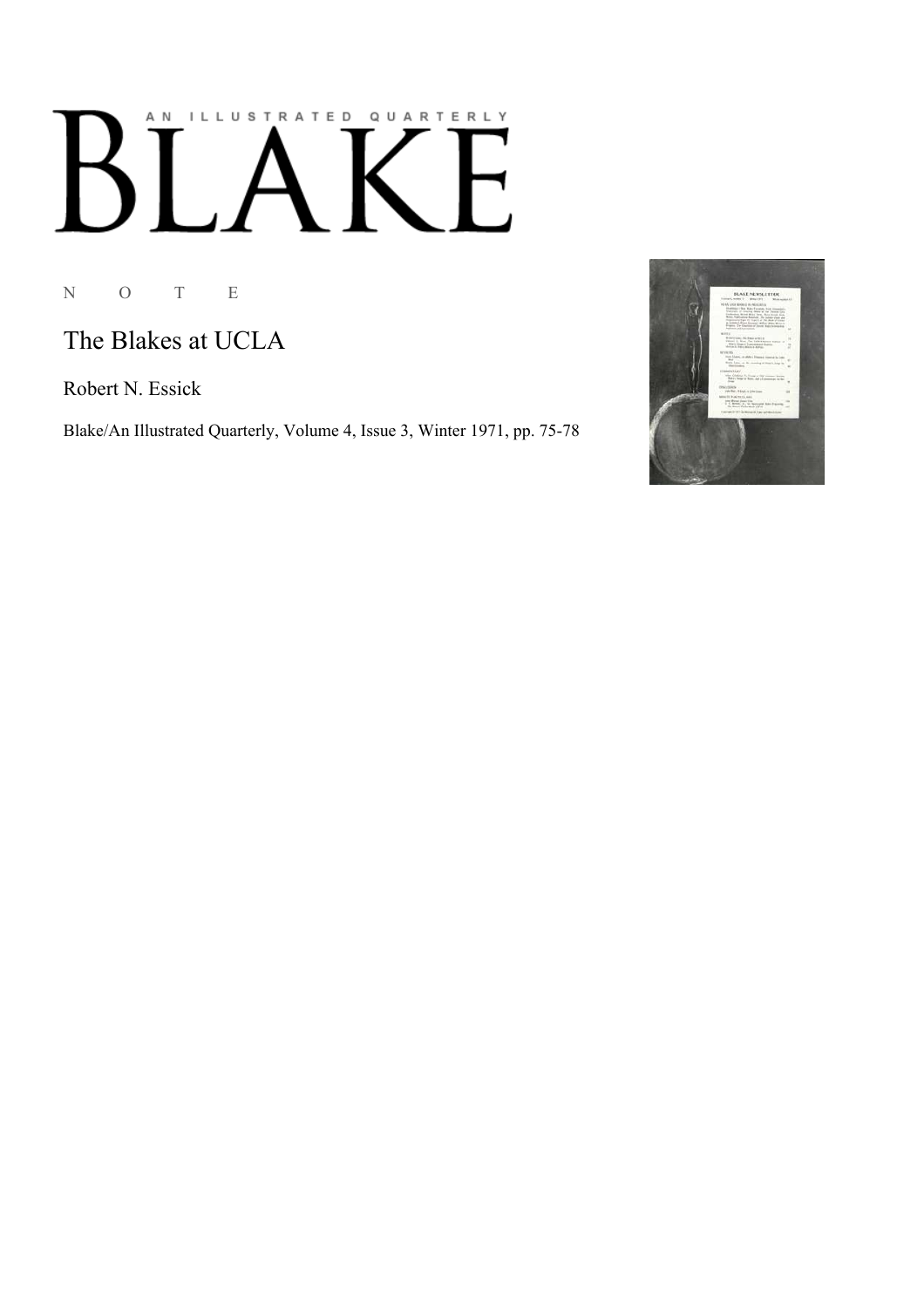*ROBERT ESSICK: SAN FERNANDO VALLEY STATE COLLEGE* 

The Blakes at UCLA

Several readers of the *Blake Newsletter* have asked me for more information on Blake's "Donald the Hammerer" [1] listed in my "Finding List of Reproductions of Blake's Art" (Part IV, page 9, published in the supplement to the May, 1970 issue of the *Newsletter)*. This pencil and ink drawing measures 7.8 x 12 cm. on the inner bordering lines and currently hangs in a back room of the Department of Special Collections of the UCLA Library. The block lettering of the title below the border appears to be in the same brown watercolor used as a monochrome wash in the drawing itself.

Martin Butlin has *wery* kindly given me some information on the history of "Donald the Hammerer." Two drawings with that title were sold from the Linnell collection at Christie's on 15 March 1918 (lot 167) where they were both bought by Parsons and subsequently offered for sale by Tregaskis in June, 1919. One of the drawings was in the George C. Smith, Jr. collection sold at Parke-Bernet on 2 November 1938 (lot 100). One version was sold by Rosenbach to Mrs. Landon K. Thorne, in whose collection Mr. Butlin saw it in 1966. The other version, now at UCLA, was given to the school by Miss Margaret Gage of Santa Monica, California in 1964.

The UCLA card-catalogue entry for "Donald the Hammerer" refers to the description in Gilchrist's *Life of Blake* that I noted in the Finding List:

1794. -- Design from the 'Europe' of a Man at a Forge, with a Woman and Youth. [Linnell.]

Carefully coloured. (1880 ed., II, 209 no. 17)

The basic description fits, but the wash exhibits no unusual care in application and the design has nothing to do with *Europe.* Mr. Butlin suggests that Rossetti's catalogue entry actually refers to a separate color-printed copy of plate 21 of *The Book of urizen* (Los, with Enitharmon and Ore) from the Linnell collection now in the National Gallery of Victoria, Melbourne. Indeed, it seems more likely for Rossetti to confuse two illuminated books than to write that a simple monochrome wash is "carefully coloured." Donald himself does suggest Los in the illuminated books, both because of the instruments of his trade and his posture. The hammer is much the same as the one held by Los in *The Book of Urizen,* plates 18 and 21. Morton Paley has recommended Los on the last plate of *Jerusalem* as perhaps the closest parallel in the illuminated books to Donald, particularly in the tilt of the head and twist of the body. Martin Butlin has further pointed out to me the basic stylistic similarities between "Donald the Hammerer" and what is quite possibly a companion piece entitled "Los Walking on the Mountains of Albion" (pencil, pen, and wash drawing, 11.1 x 7.6 cm.) sold at Parke-Bernet on 13 November 1968 (lot 16) and reproduced in the sale catalogue.

Yet in spite of the Los-like qualities, the composition taken as a whole strongly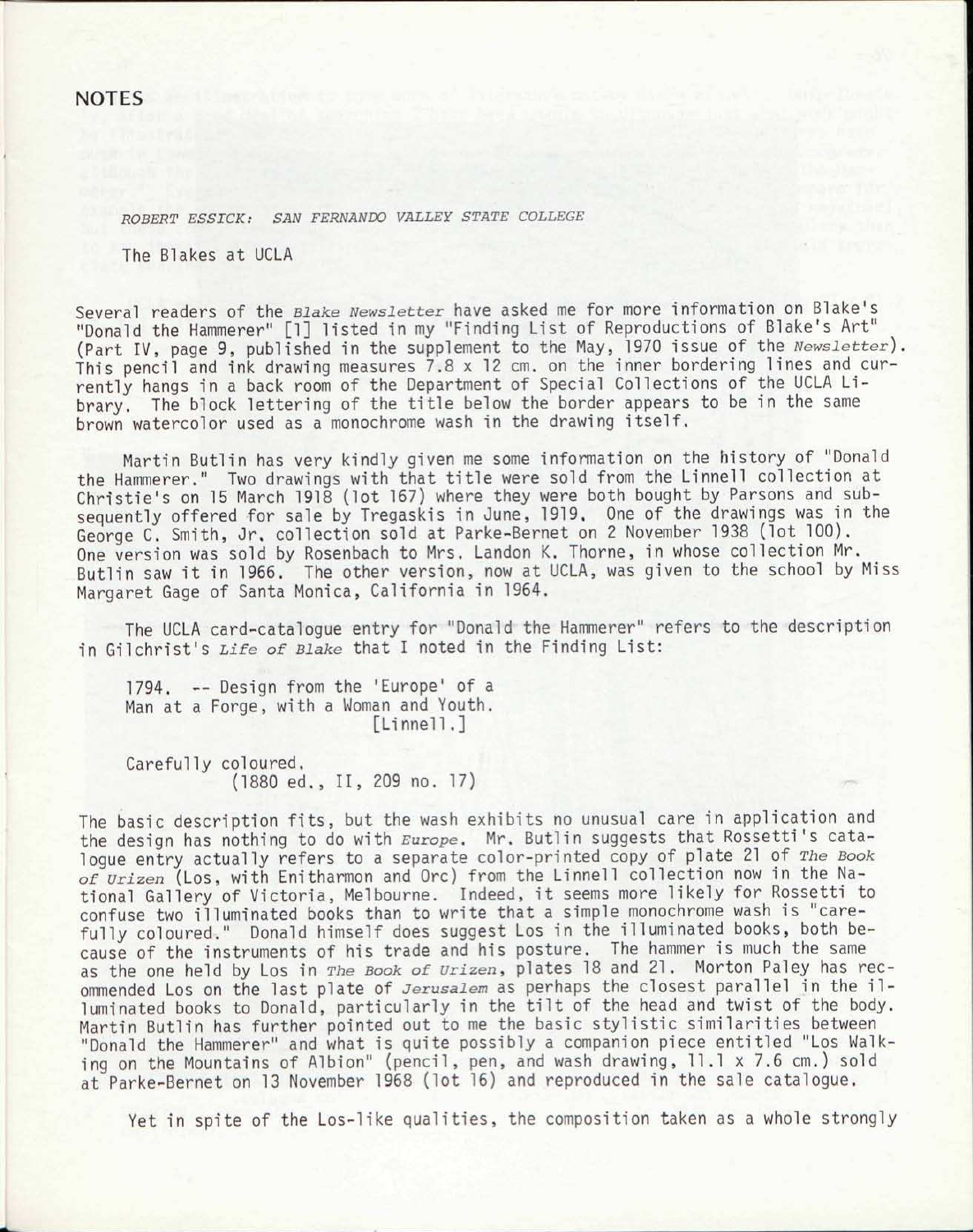

 $1 -$ "Donald the Hammerer." *From the Department of Special Collections, The Library, University of California, Los Angeles.*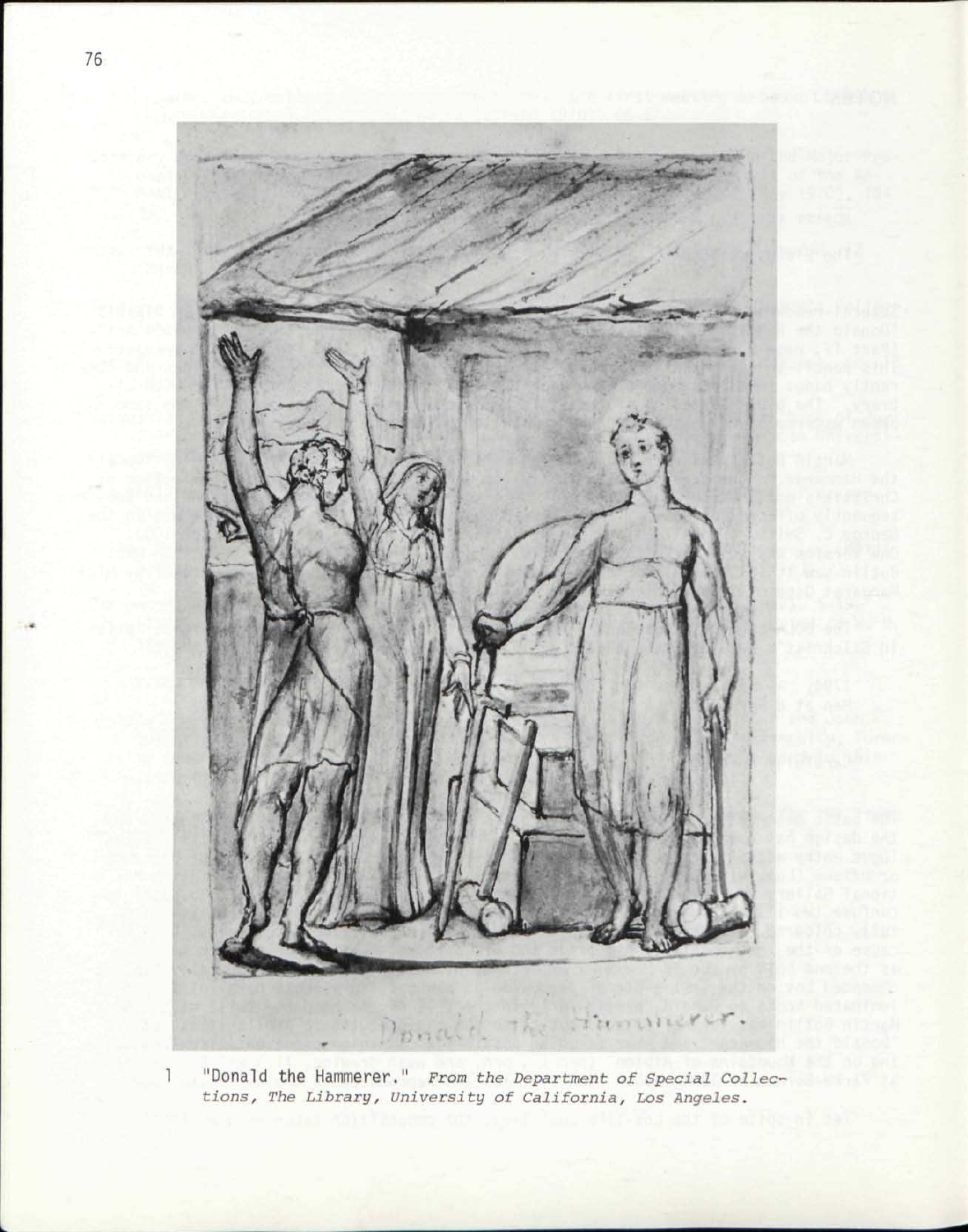suggests an illustration to some work of literature not by Blake himself. Unfortunately, after a good deal of searching I have been unable to discover just what work might be illustrated. The drawing technique, facial expressions, and bodily gestures have much in common With some Of the designs for *Paradise Regained* and *Pilgrim's Progress,*  although the coloring is far more vivid in these two series than in "Donald the Hammerer." Every motif in the drawing can be found in other works by Blake (compare for example the young woman's face with Mary's in the fourth design for *Paradise Regained),*  but these common forms point more to basic motifs in Blake's pictorial vocabulary than to any thematic similarities between "The Hammerer" and other designs. I would appreciate hearing from anyone who can identify Donald and his two companions.

UCLA owns another drawing by Blake, a pencil sketch on a sheet measuring 27 x 21.2 cm. [2]. It corresponds closely to the following description in Gilchrist:

> "In maiden meditation fancy free." A slight pencil-drawing, with figures in



2 Drawing. *From the Department of Special Collections, The Library, University of California, Los Angeles.*